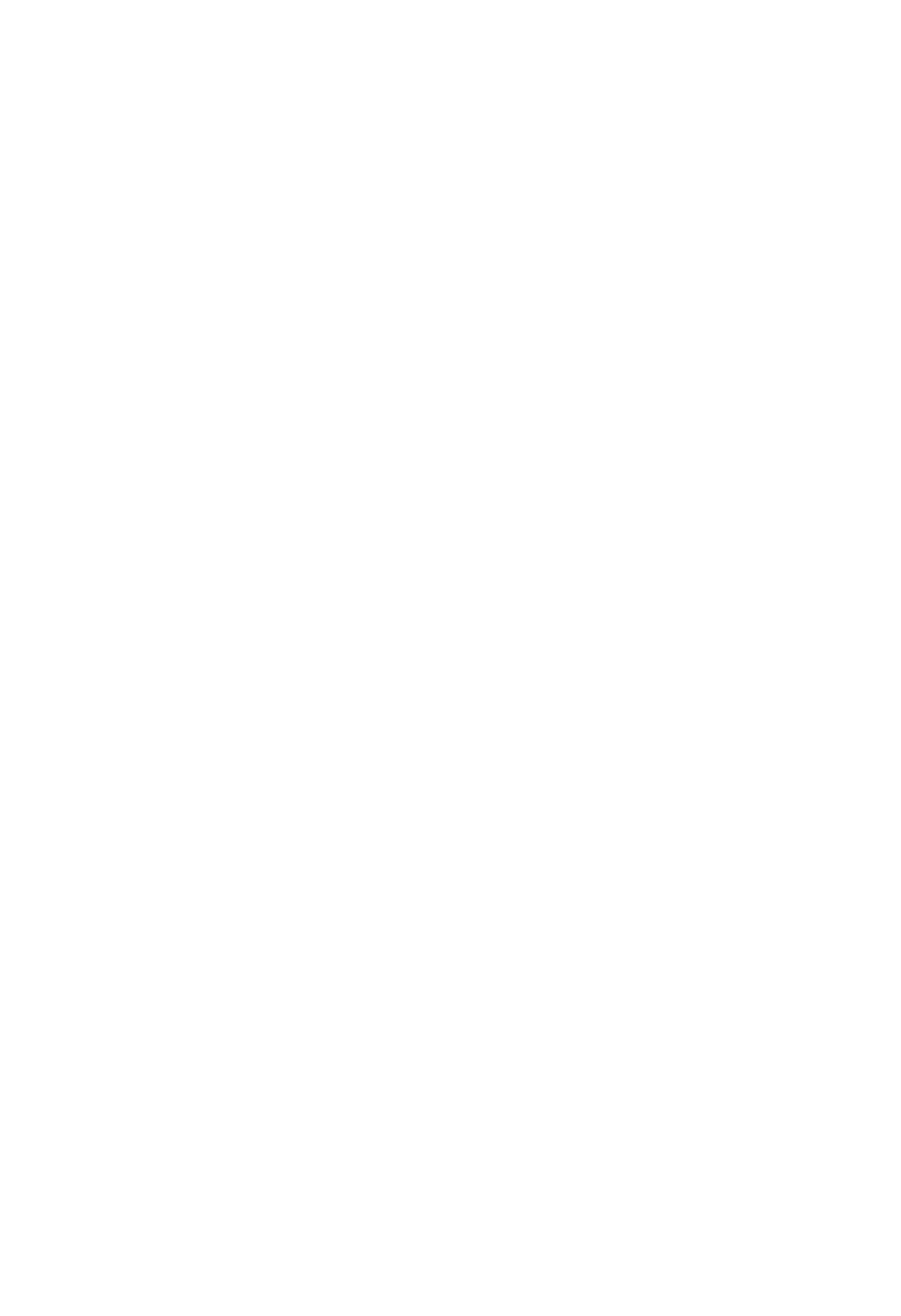## **Table of Contents**

| You can become more sensitive to alcohol                             |  |
|----------------------------------------------------------------------|--|
| Heavy drinking can make some health problems worse $\ldots \ldots$ 3 |  |
|                                                                      |  |
| There may be many reasons to stop drinking 6                         |  |
|                                                                      |  |
| If you think you have a drinking problem,                            |  |
| Check off the tips you will try to help you                          |  |
|                                                                      |  |
| For family, friends, and caregivers  12                              |  |
|                                                                      |  |
|                                                                      |  |

#### **Tips about using this booklet**

Use the Table of Contents to help you find things quickly. Also, page 17 of the booklet has a list of groups you can call for more information about alcohol.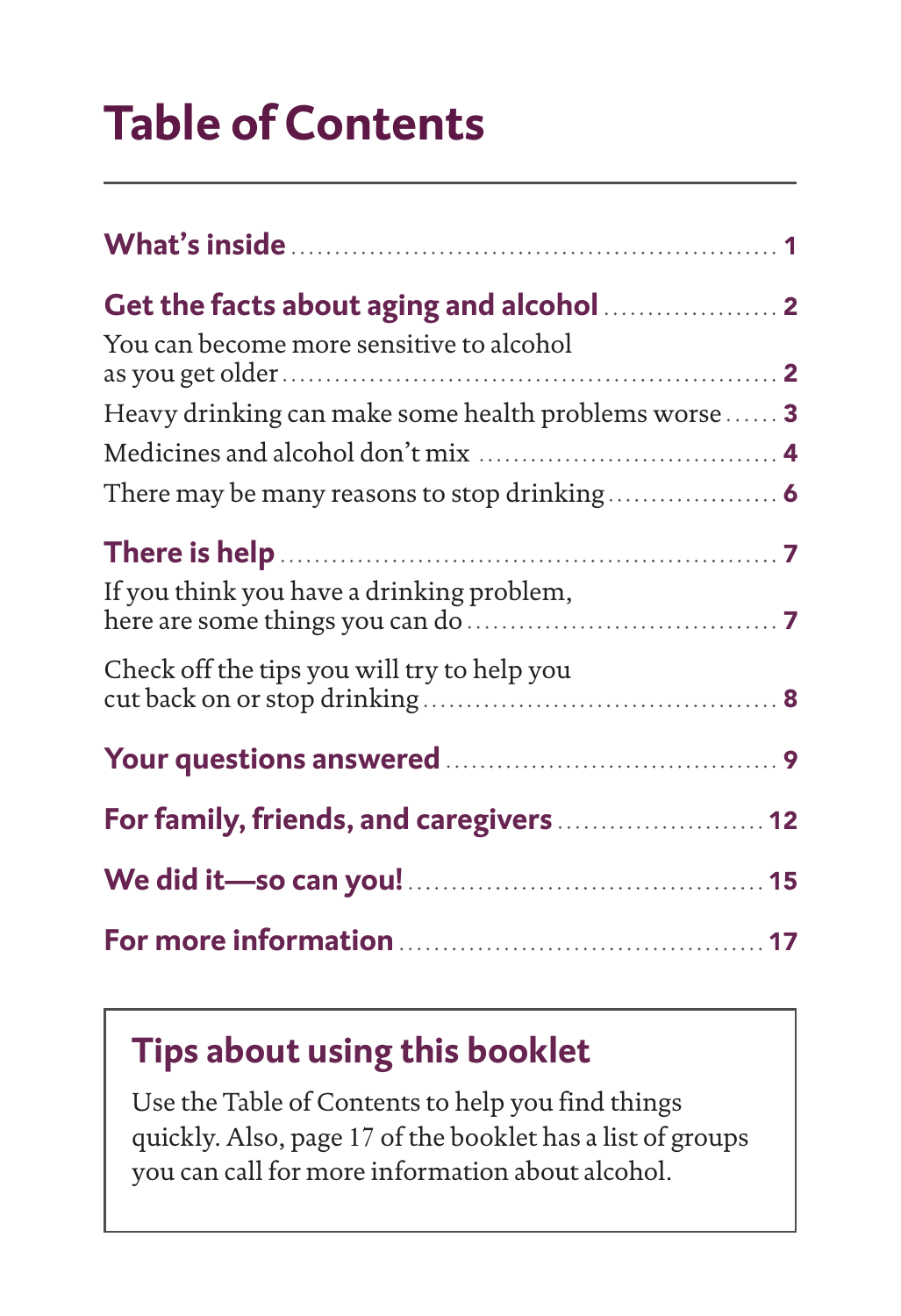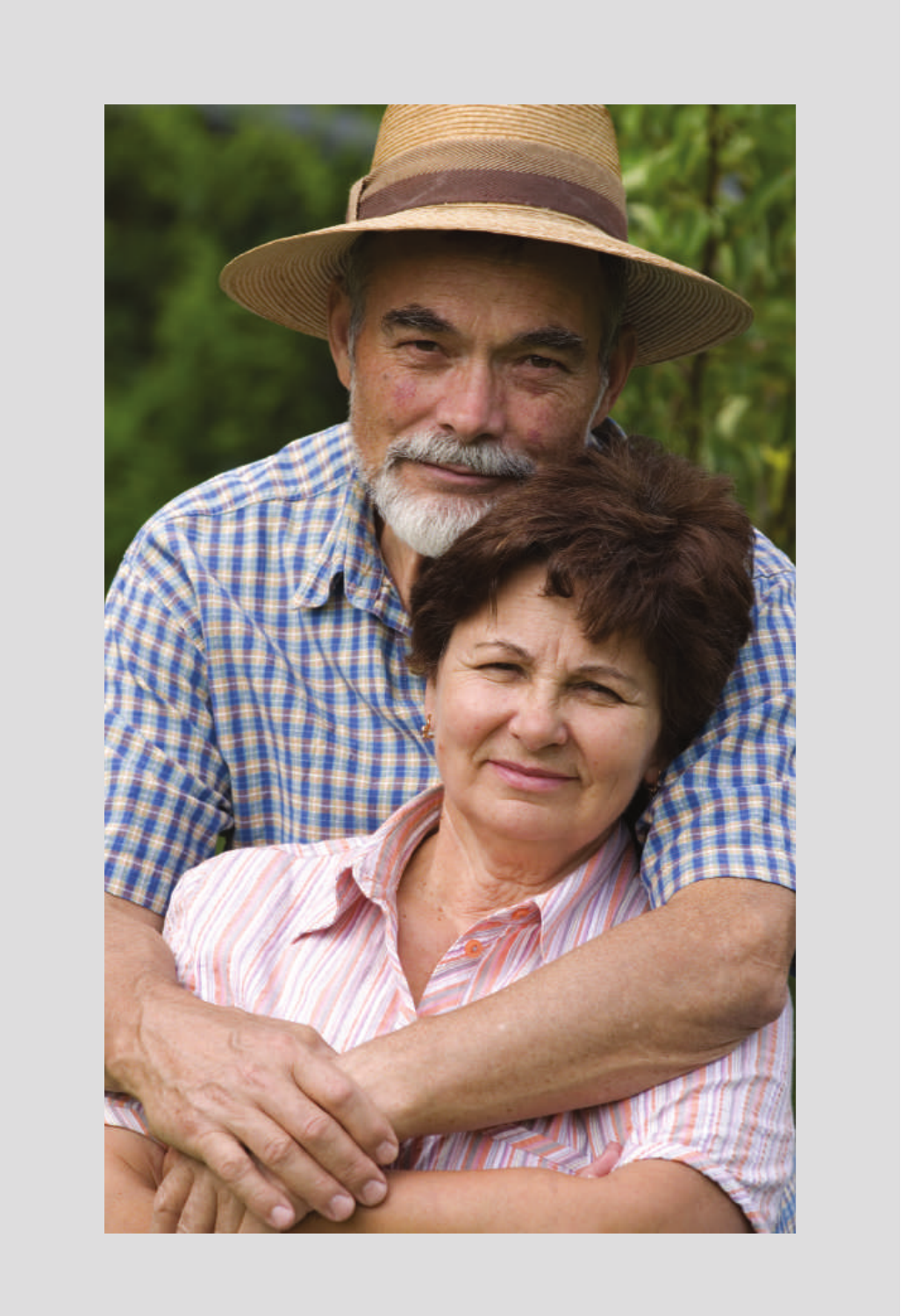Read this booklet to learn about alcohol and aging. Use it to start talking about how drinking may be affecting your life. Share this booklet with your friends and family. Don't miss the special section on page 12 to learn how friends and family can help.

Family support can often make a big difference.

## **This booklet will help you learn about:**

- some problems older people may have with alcohol
- what you can do if you think you have a drinking problem
- **●** how your family and friends can help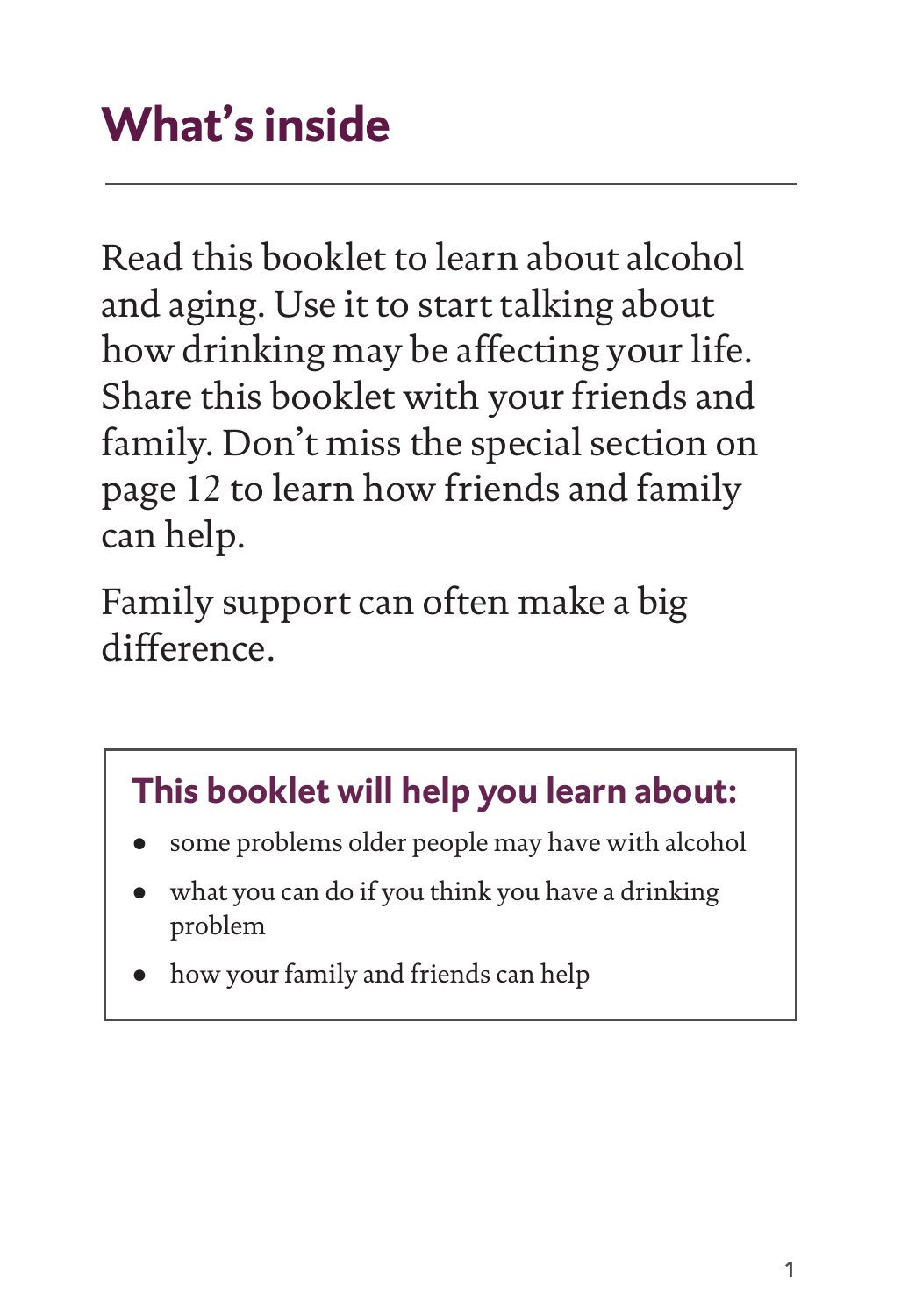## **Get the facts about aging and alcohol**

#### **You can become more sensitive to alcohol as you get older**

"I'll be 68 in March. I've had a beer or two every night since I was in my mid-30s. Never had a problem until a few months ago. Lately, when I drink my beer, I feel a little tipsy. My son says I'm slurring my words. What's going on?"

As people age, they may become more sensitive to alcohol's effects. The same amount of alcohol can have a greater effect on an older person than on someone who is younger. Older women are more sensitive than older men to the effects of alcohol. Over time, someone whose drinking habits haven't changed may find she or he has a problem.

### **Did you know?**

Alcohol can put you and others at risk. Drinking even a small amount can increase the risk of falls, injuries, accidents, and car crashes.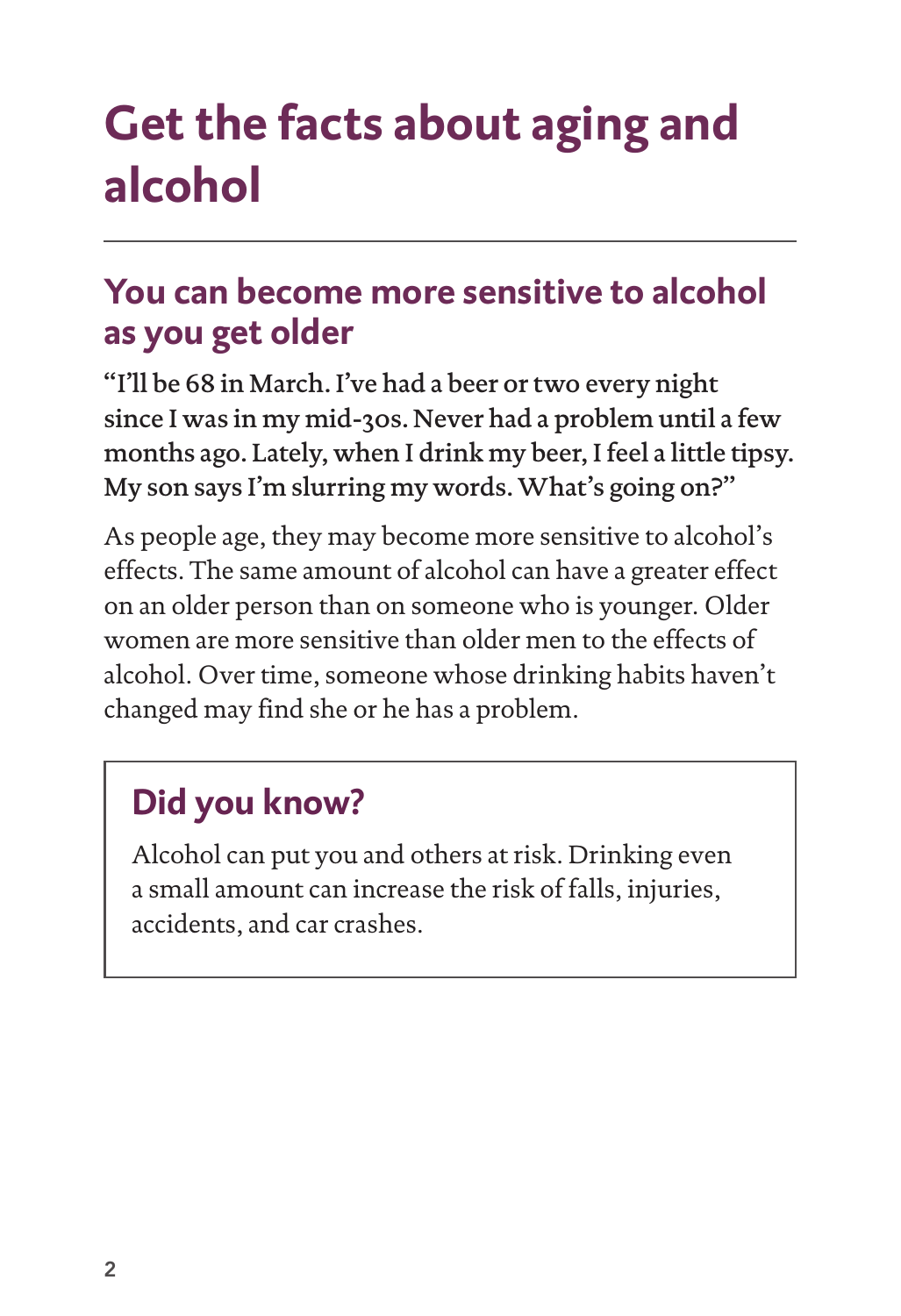### **Heavy drinking can make some health problems worse**

"I take medicine to keep my diabetes under control. Every night I have a couple of shots of whiskey. Now my doctor says I need to stop drinking. It isn't going to be easy, but I guess it's something I need to do to stay healthy."

Heavy drinking can make some health problems worse. It is important to talk to your doctor if you have problems like high blood sugar (diabetes). Heavy drinking can also worsen health problems such as weak bones (osteoporosis).

Older adults are more likely to have health problems that can be made worse by alcohol. Some of these health problems are:

- **●** stroke
- **●** high blood pressure
- **●** diabetes
- **●** ulcers
- **●** osteoporosis
- **●** memory loss
- **●** mood disorders

Sometimes trouble with alcohol in older people is mistaken for other conditions related to aging, for example, a problem with balance. Talk with your doctor or other healthcare worker about how alcohol can affect your health.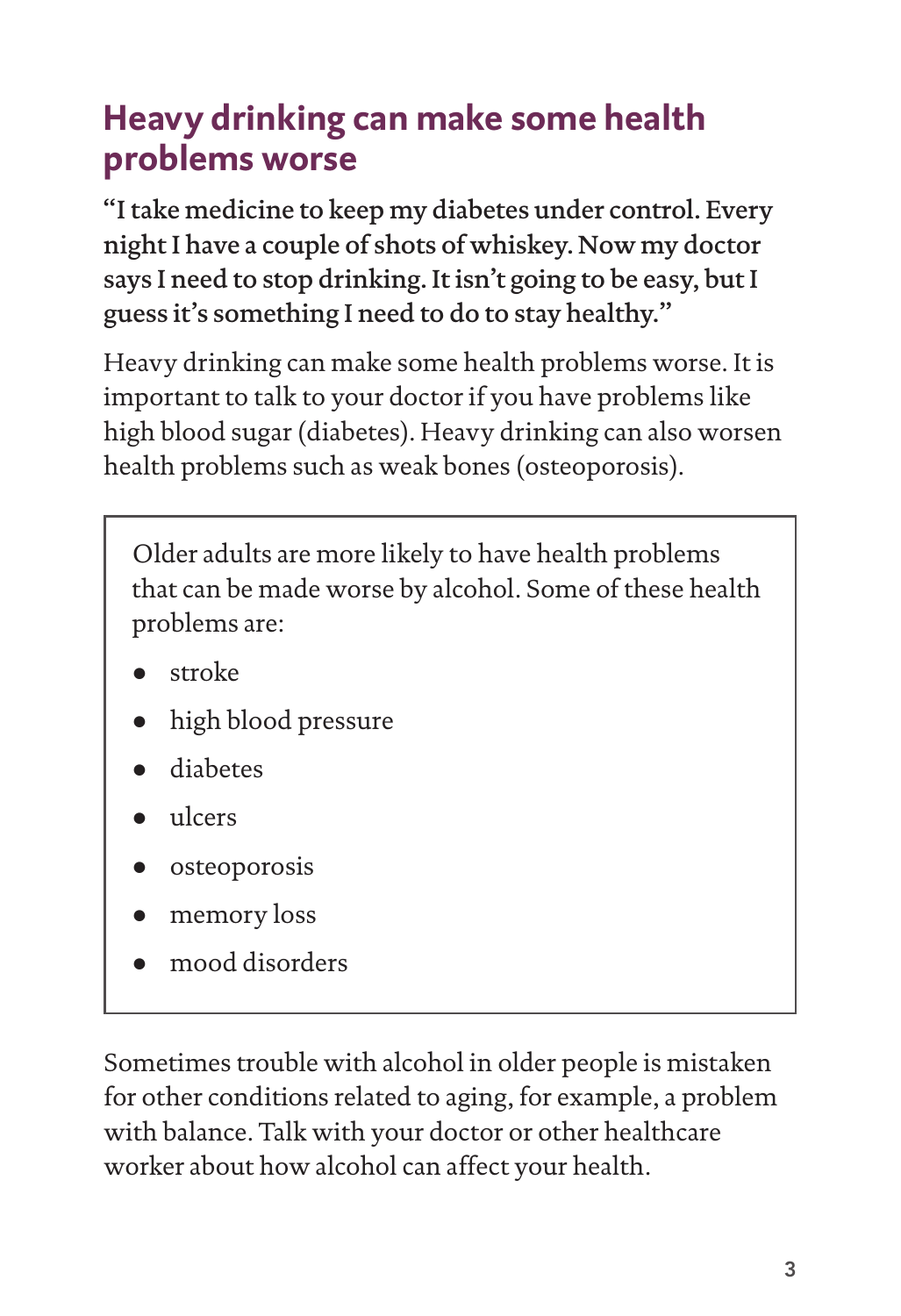## **Medicines and alcohol don't mix**

"I was taking strong medicine for a bad cold. When I had my usual glass of wine at dinner, I felt dizzy. That's never happened before."

Many prescriptions, over-the-counter medicines, and herbal remedies can be dangerous or even deadly when mixed with alcohol. Always ask your doctor or pharmacist if you can safely drink alcohol. Read the labels on all of your medicines. Some labels say, "Do not use with alcohol."

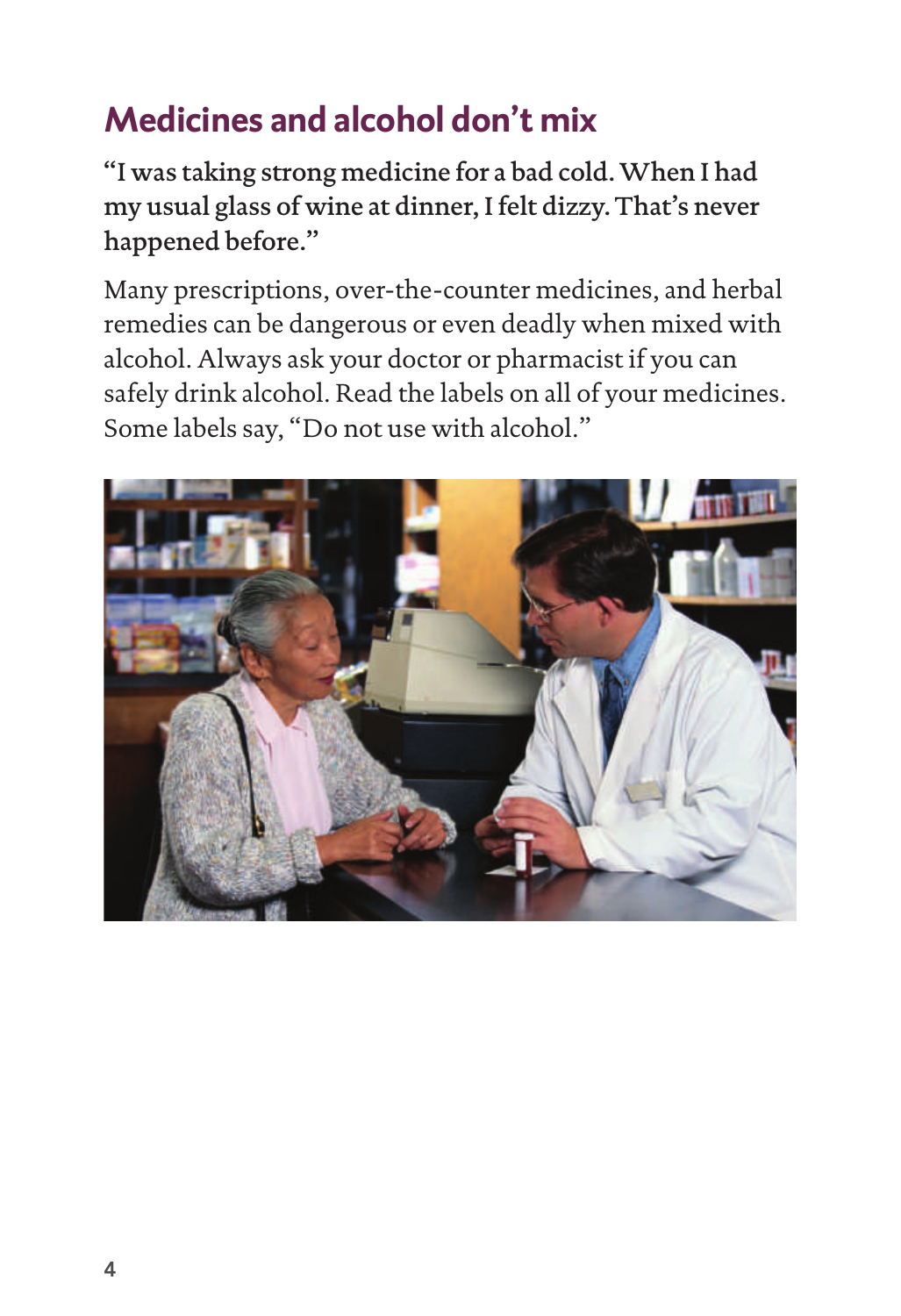#### **Some problems from mixing medicine and alcohol:**

Taking aspirin and drinking alcohol can raise the chance of bleeding in your stomach.

You can get very sleepy if you drink alcohol and take cold or allergy medicines.

Some cough syrups you may take have a high amount of alcohol in them. If you drink at the same time, your alcohol level will go up.

Drinking alcohol while taking some sleeping pills, pain pills, or anxiety or depression medicine can be very dangerous.

You can hurt your liver if you drink and take a lot of painkillers that have the word "acetaminophen" on the label. Always check the warning labels.

## **Facts about alcohol and aging:**

You can become more sensitive to alcohol as you get older.

- **●** Heavy drinking can make some health problems worse.
- **●** Medicines and alcohol don't mix.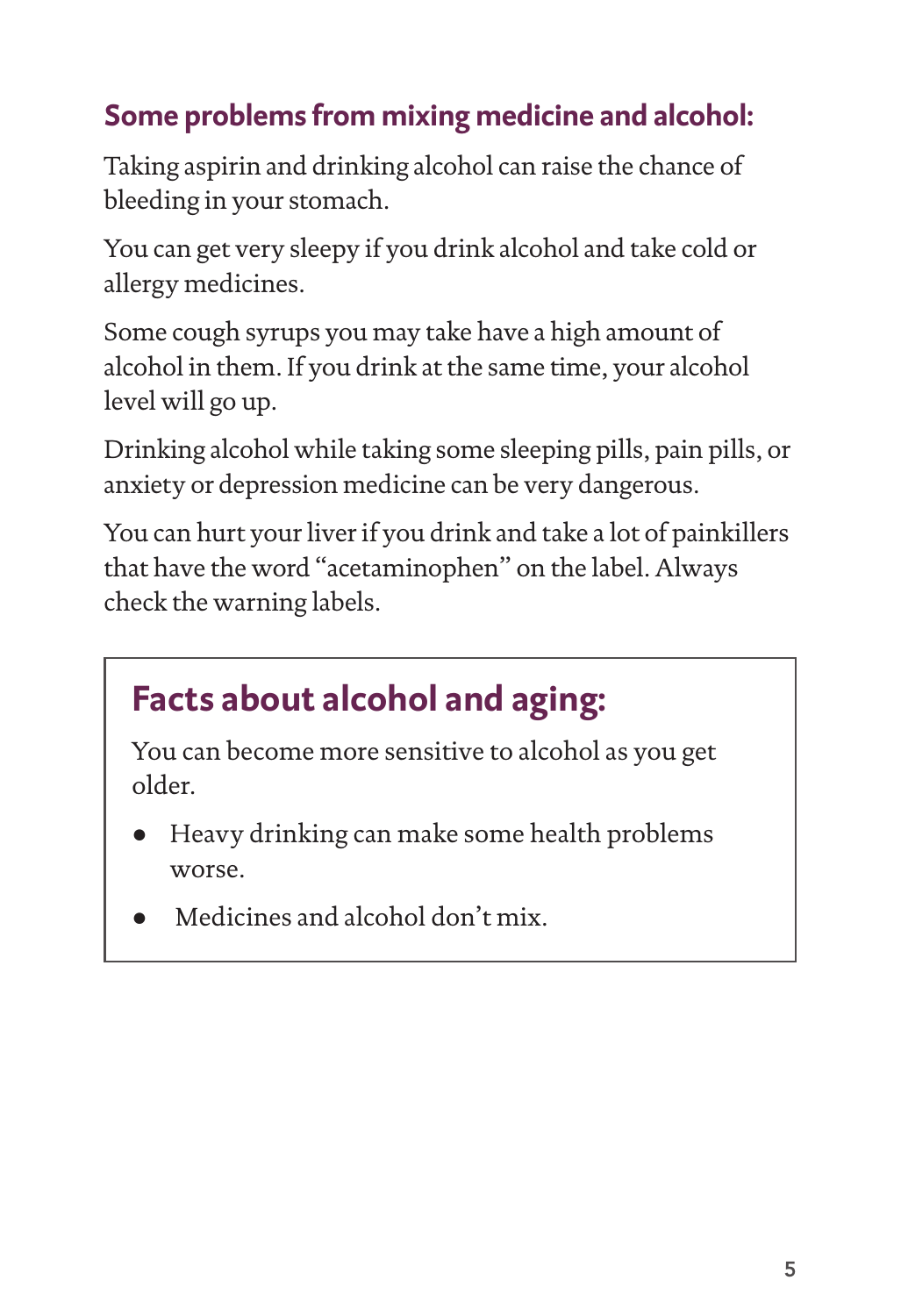### **There may be many reasons to stop drinking**

Check off any reasons that sound true for you.

#### **I would like to quit drinking because:**

- $\Box$  I want to be healthy by keeping my high blood sugar (diabetes) under control.
- $\Box$  I want to lower my blood pressure.
- $\Box$  I want to keep my liver working right.
- $\Box$  I don't want to hurt anyone by driving after I've been drinking.
- $\Box$  I don't want to fall and hurt myself.
- $\Box$  I'm tired of feeling sleepy or sick the morning after I drink.
- $\Box$  I want to enjoy the things I used to do.
- $\Box$  I want to stop feeling embarrassed about how I act when drinking.

\_\_\_\_\_\_\_\_\_\_\_\_\_\_\_\_\_\_\_\_\_\_\_\_\_\_\_\_\_\_\_\_\_\_\_\_\_\_\_\_\_\_\_\_\_\_\_\_\_\_\_\_\_\_

\_\_\_\_\_\_\_\_\_\_\_\_\_\_\_\_\_\_\_\_\_\_\_\_\_\_\_\_\_\_\_\_\_\_\_\_\_\_\_\_\_\_\_\_\_\_\_\_\_\_\_\_\_\_

 $\Box$  List other reasons here:

Some people can cut back on their drinking. Some people need to stop drinking altogether. Making a change in your drinking habits can be hard. Don't give up! If you do not reach your goal the first time, try again. Ask your family and friends for help. Talk to your doctor if you are having trouble quitting. **Get the help you need.**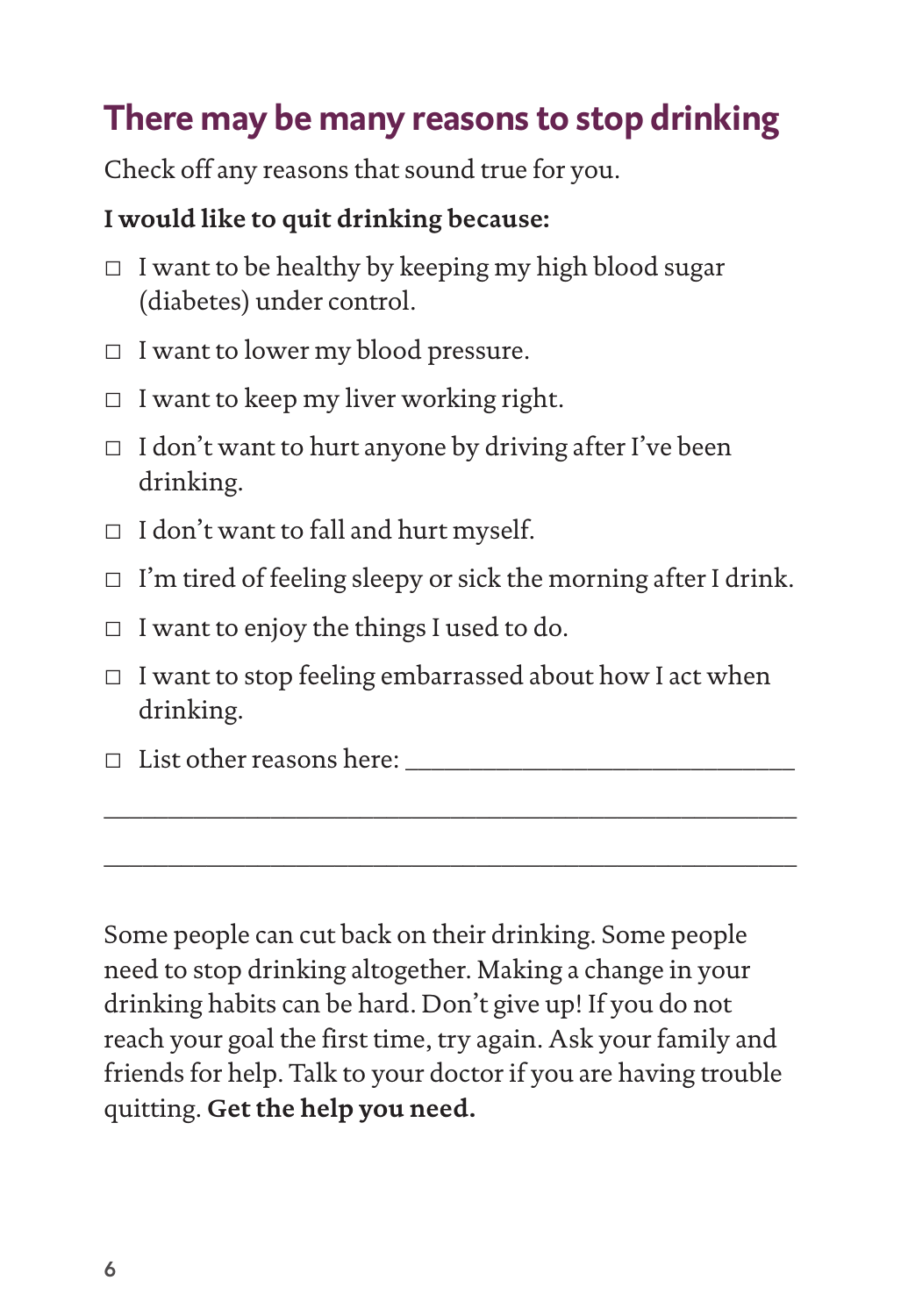## **There is help**

#### **If you think you have a drinking problem, here are some things you can do:**

- Find a support group for older adults with alcohol problems.
- **●** Talk to a healthcare professional like your doctor. Ask your doctor about medicines that might help.
- **●** Contact your local health department or social services agencies for help.
- **●** Talk to a trained counselor who knows about alcohol problems in older adults.
- **●** Choose individual, group, or family therapy, depending on what works for you.
- **●** Join a 12-step program like AA (Alcoholics Anonymous) that offers support and programs for people who want to quit drinking.

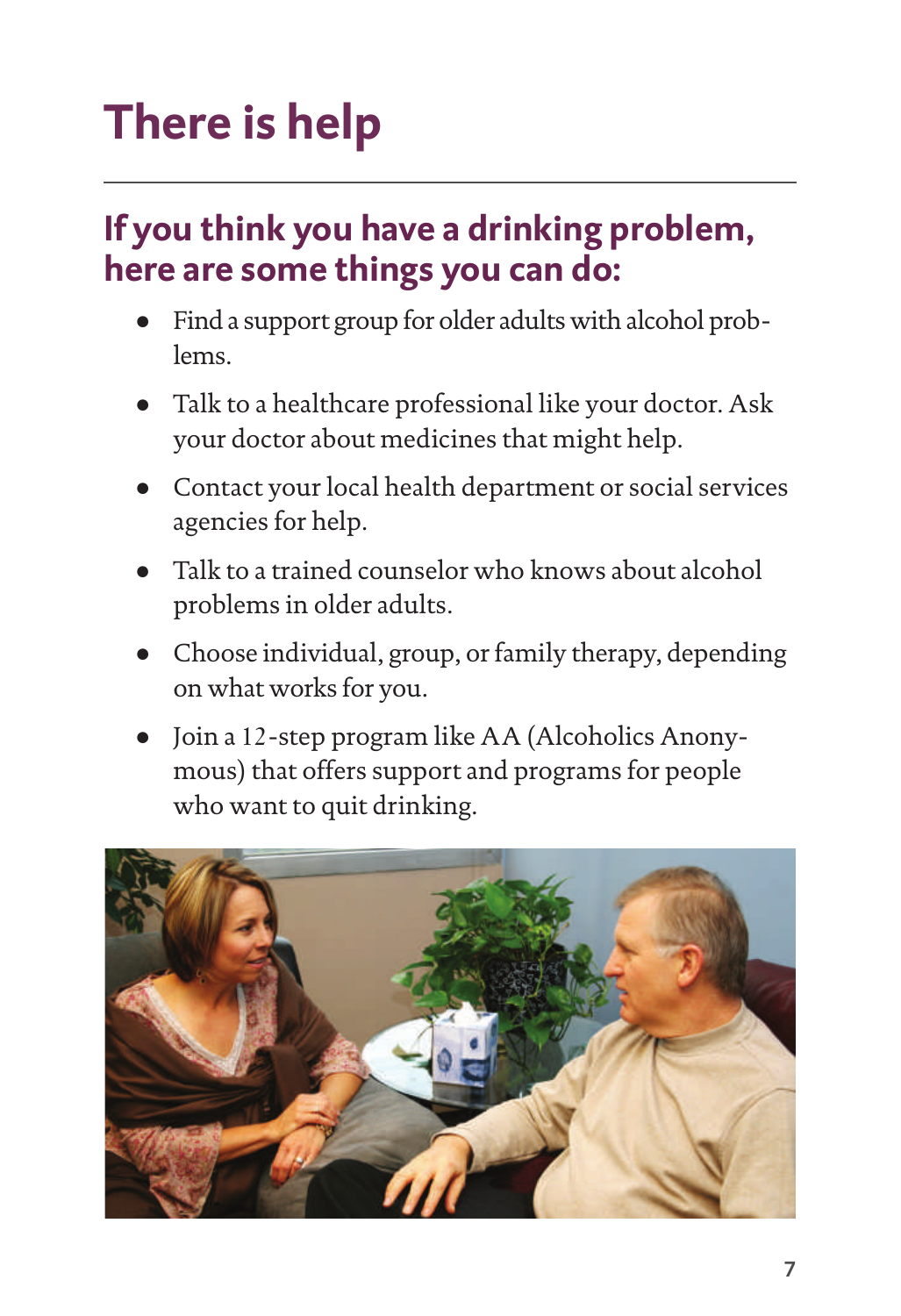### **Check off the tips you will try to help you cut back on or stop drinking:**

- $\Box$  Remove alcohol from your home.
- $\Box$  Eat food when you are drinking—don't drink on an empty stomach. When you drink, sip slowly.
- $\Box$  Say "no thanks" or "I'll have something else instead" when offered a drink.
- $\Box$  Avoid drinking when you are angry or upset or if you've had a bad day.
- $\Box$  Avoid people, places, and times of day that may trigger your drinking. Plan what you will do if you are tempted to drink.
- $\Box$  Call your doctor or other healthcare worker, the senior center near you, or your local Area Agency on Aging to find the names of places where you can get help.
- $\Box$  Reward yourself for not drinking! Use the time and money spent on drinking to do something you enjoy. Remember to stay healthy for the fun things in life.

Have you been a heavy drinker for years or do you drink often? It is important to talk to your doctor before making a change in your drinking. There may be some side effects from a sudden change. Medicine can help.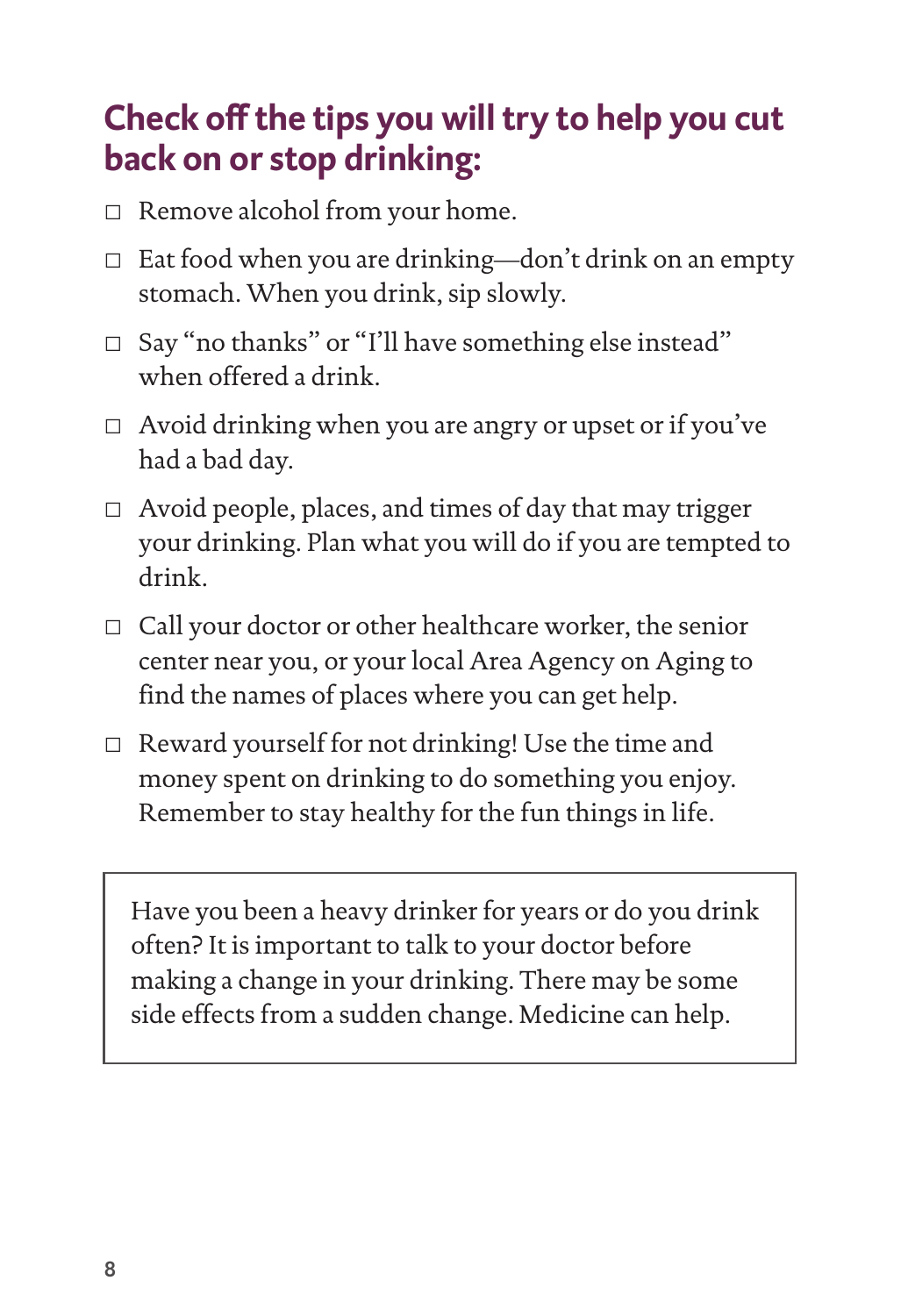## **Your questions answered**



Q. **I have been drinking for most of my adult life. Is it too late to quit?**

A. No. Many older adults decide to quit drinking later in life. Treatment can work! Changing an old habit is not easy, but it can be done.

Q. **My neighbor was never much of a drinker, but since he retired I see him sitting in the backyard every day, drinking. Is it really possible for someone to start to have a drinking problem later in life?**

A. Some adults do develop a drinking problem when they get older. Health worries, boredom after retirement, or the death of friends and loved ones are some of the reasons why older people start drinking. Feeling tense or depressed can also sometimes be a trigger for drinking.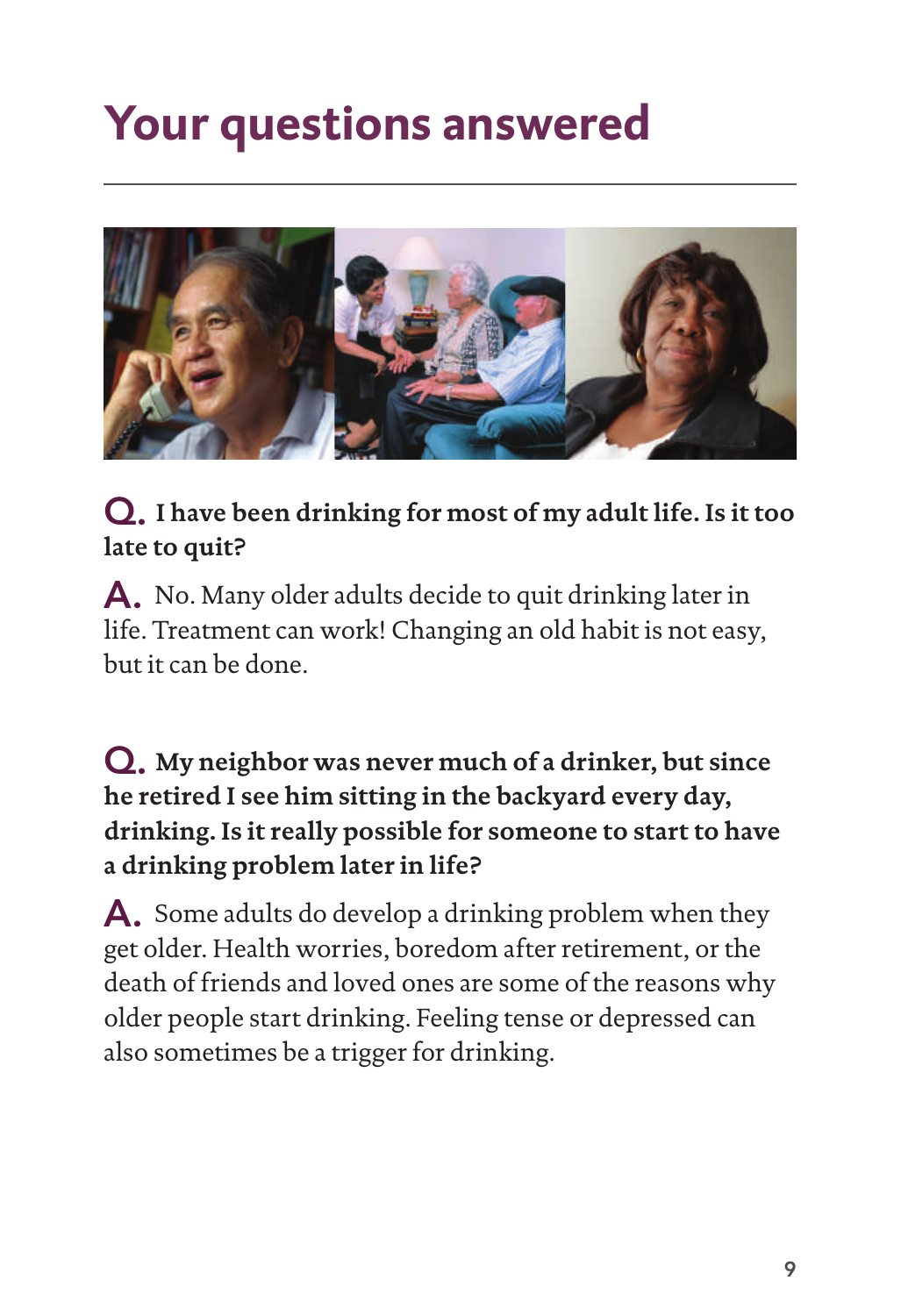#### Q. **What counts as one drink?**

A. One drink is equal to one of the following:



One 12-ounce can or bottle of regular beer, ale, or wine cooler



One 8- or 9-ounce can or bottle of malt liquor



One 5-ounce glass of red or white wine



One 1.5-ounce shot glass of distilled spirits like gin, rum, tequila, vodka, or whiskey. The label will say 80 proof or less.

It is helpful to understand the "standard" drink sizes in order to follow health guidelines. However, it also is important to keep in mind that drinks may be stronger than you think they are if the actual serving sizes are larger than the standard sizes. In addition, drinks within the same beverage category, such as beer, can contain different percentages of alcohol.

#### Q. **What's too much for a person over age 65 to drink each week? Each day?**

A. Everyone is different. If you are healthy and 65 years or older, you should not have more than 7 drinks in a week. Don't have more than 1–2 drinks on any given day.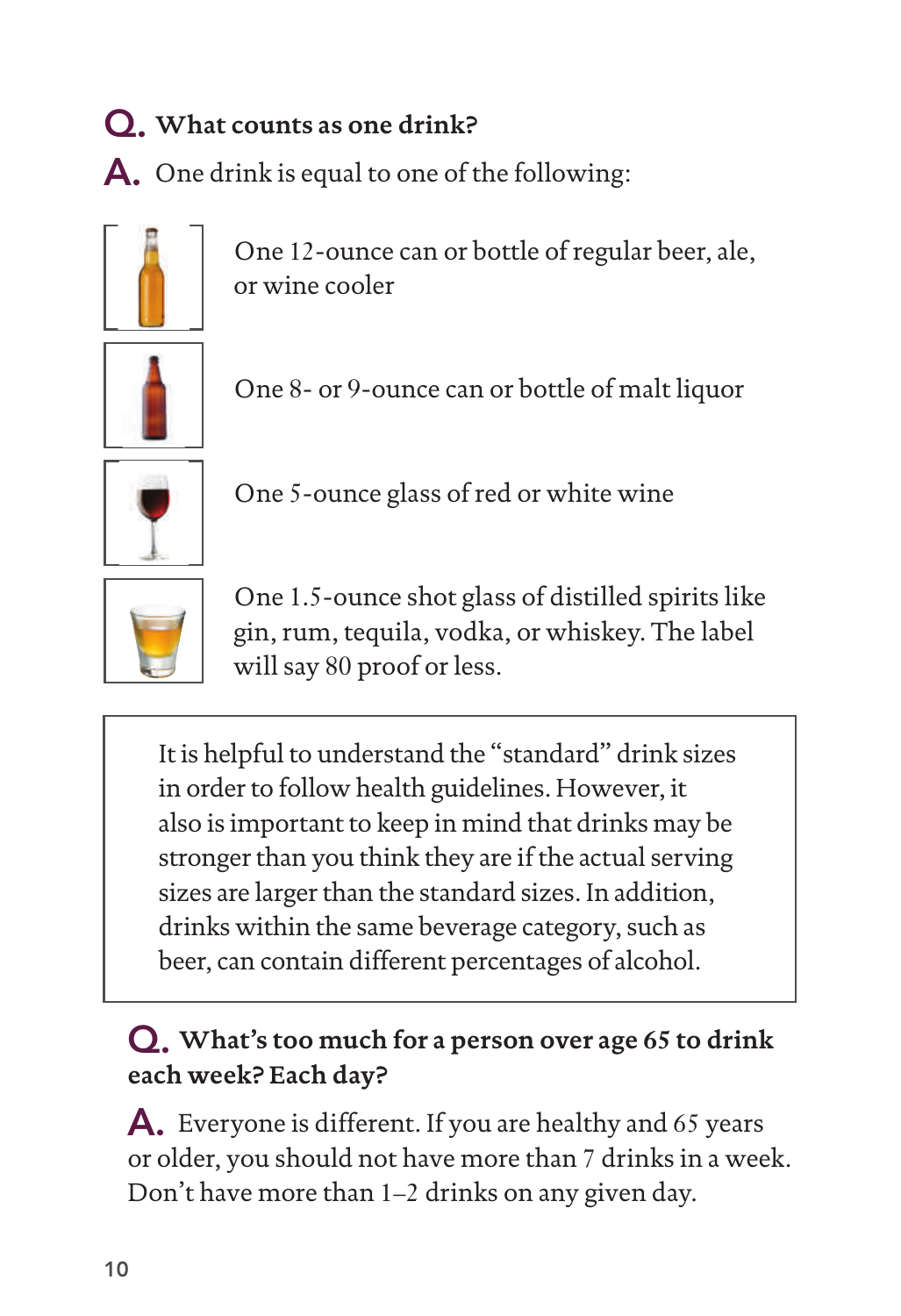Do you have a health problem? Are you taking certain medicines? You may need to drink less or not drink at all. Talk to your doctor.

#### Q. **Is it true that drinking a glass of red wine every day is good for my health?**

A. This may be true for some people, but if you have a problem with alcohol, it's better for you to avoid drinking at all. You can get many of the same health benefits from a glass of grape juice. Ask your doctor or another healthcare worker for advice.

#### Q. **I am worried that my cousin Ruby has a drinking problem. We play cards every week and she drinks through most of the game. The other women in our group have noticed this as well. When I told Ruby we were worried, she just laughed. Is there anything we can do?**

 $\mathsf{A}.$  It isn't always easy to get people to say that they have a drinking problem. Some older adults may be ashamed about their drinking. Others may feel their drinking doesn't hurt anyone. Not everyone who drinks daily has a drinking problem. And, not all problem drinkers have to drink every day. You might want to get help if you or a loved one hides or lies about drinking, has more than 7 drinks a week or more than 2 drinks in one day, or gets hurt or harms others when drinking. Turn to page 12 to learn how you can offer support and get help for yourself.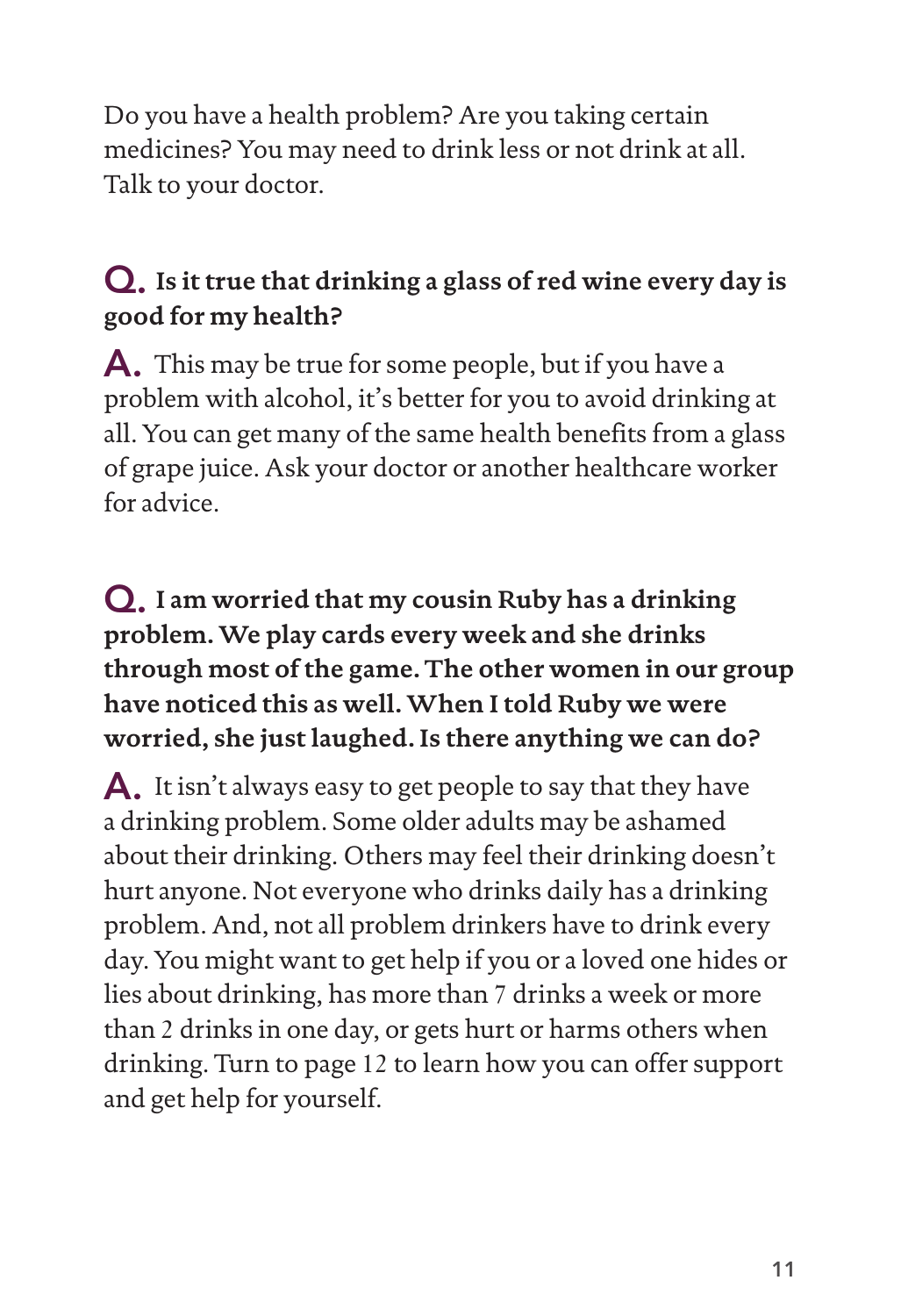## **For family, friends, and caregivers**

Marisol, John, and Thelma are all in a support group for people who have friends or family with a drinking problem. During a group meeting, they share their concerns and listen to what their group leader, Ted, suggests for how to help someone with a drinking problem.

**Marisol:** It's hard to know what to do. When I try to talk to my friend about his drinking, he gets very upset and changes the subject. I want to help him, but I don't want to lose him as a friend.

**John:** I'm worried that my mother takes a lot of medicines and still drinks. I have no idea if her doctor knows this. I wonder if I should say something to her doctor, but I don't want to betray my mother's trust. I wonder how I can get her to talk to the doctor about the drinking.

**Thelma:** Sometimes I think I shouldn't say anything about my uncle's drinking. Then something happens, like last week he fell and bruised his arm and face. I'll bet he was drunk. How am I supposed to ignore that? I just don't know if I should get involved or leave it up to his daughter. She does not seem to notice he has a problem.

**Ted:** You can't force someone to get help, but there are steps you can take to help.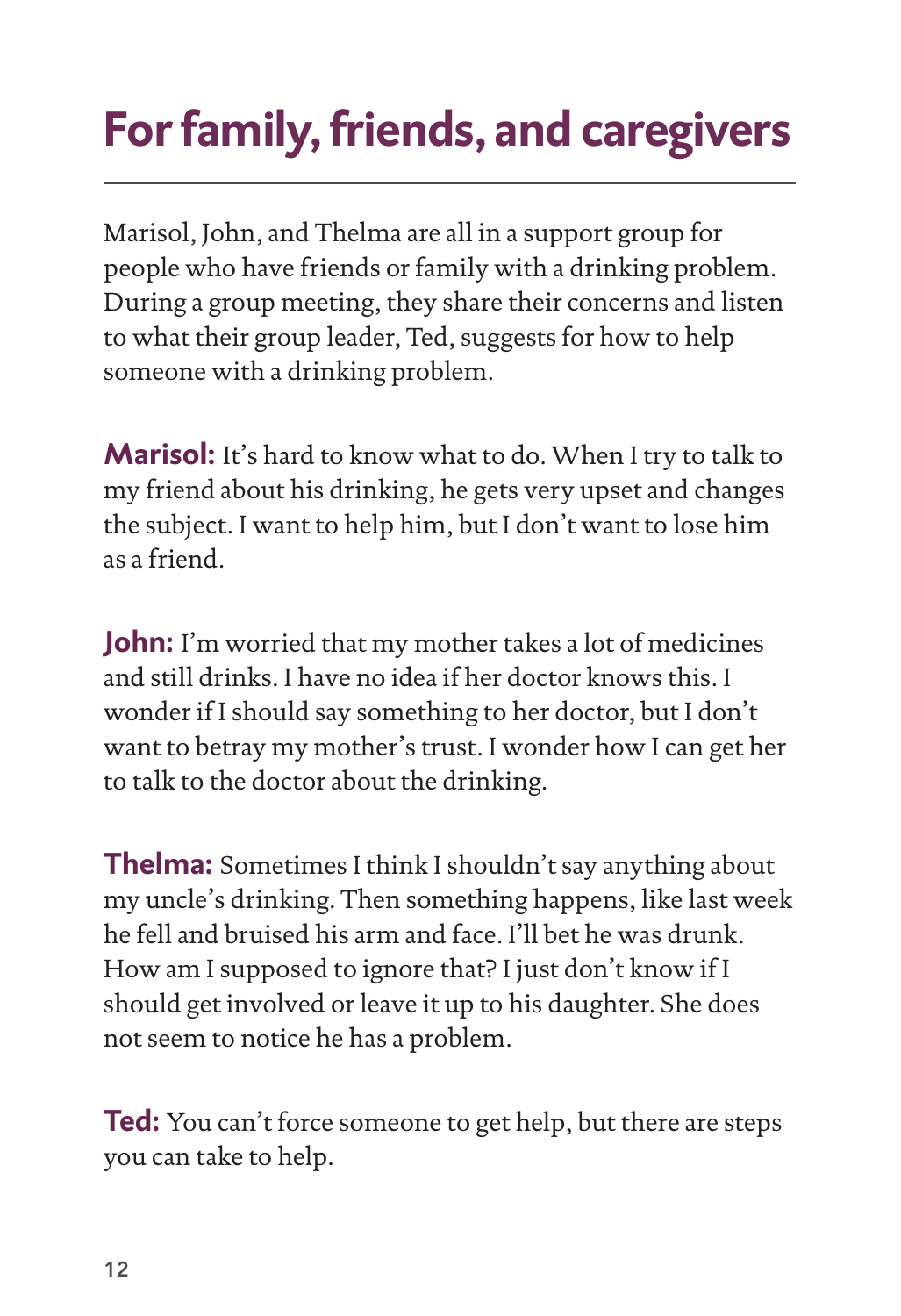## **Step** 1**: Talk.**

- Talk about your worries when the person is sober. Try to say what you think or feel, like "I am concerned about your drinking."
- **●** Give facts. Some people find it helpful just to get information. You could say, "I want to share some things I've learned about older adults and alcohol."
- **●** Try to stay away from labels like "alcoholic."
- **●** Ask if you can go to the doctor with your family member or friend.

### **Step** 2**: Offer your help.**

- **●** Suggest things to do that don't include drinking.
- **●** Encourage counseling or attending a group meeting. Offer to drive to and from these support meetings.
- **●** Give your support during treatment.

### **Step** 3**: Take care of yourself.**

- **●** You need support, too. Think about what you need to stay safe and healthy.
- **●** Involve other family members or friends so you are not in this alone. Talk honestly about how you are feeling. Try to say what support or help you need.
- **●** Try going to counseling or special meetings that offer support to families and friends of people with drinking problems. There may be programs at your local hospital or clinic. For example, Al-Anon is a support group for friends and family of people with a drinking problem. Find a meeting near you by calling 1-888-425-2666.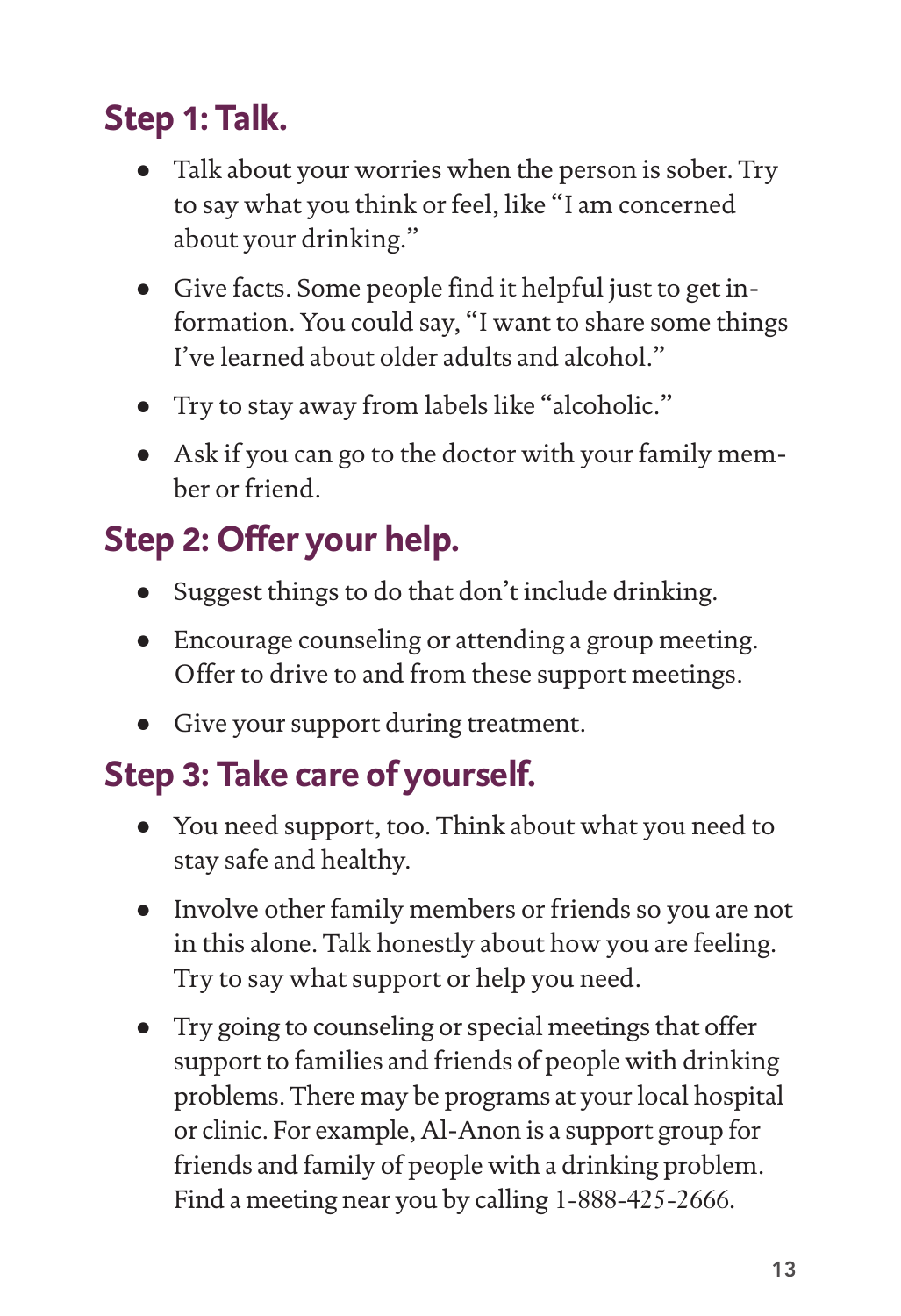#### **Follow these tips for helping a family member or friend who has a drinking problem:**

**Step 1:** Talk.

**Step 2:** Offer your help.

**Step 3:** Take care of yourself.

Remember—you can't make a person deal with a drinking problem. You can offer support and get help for yourself.

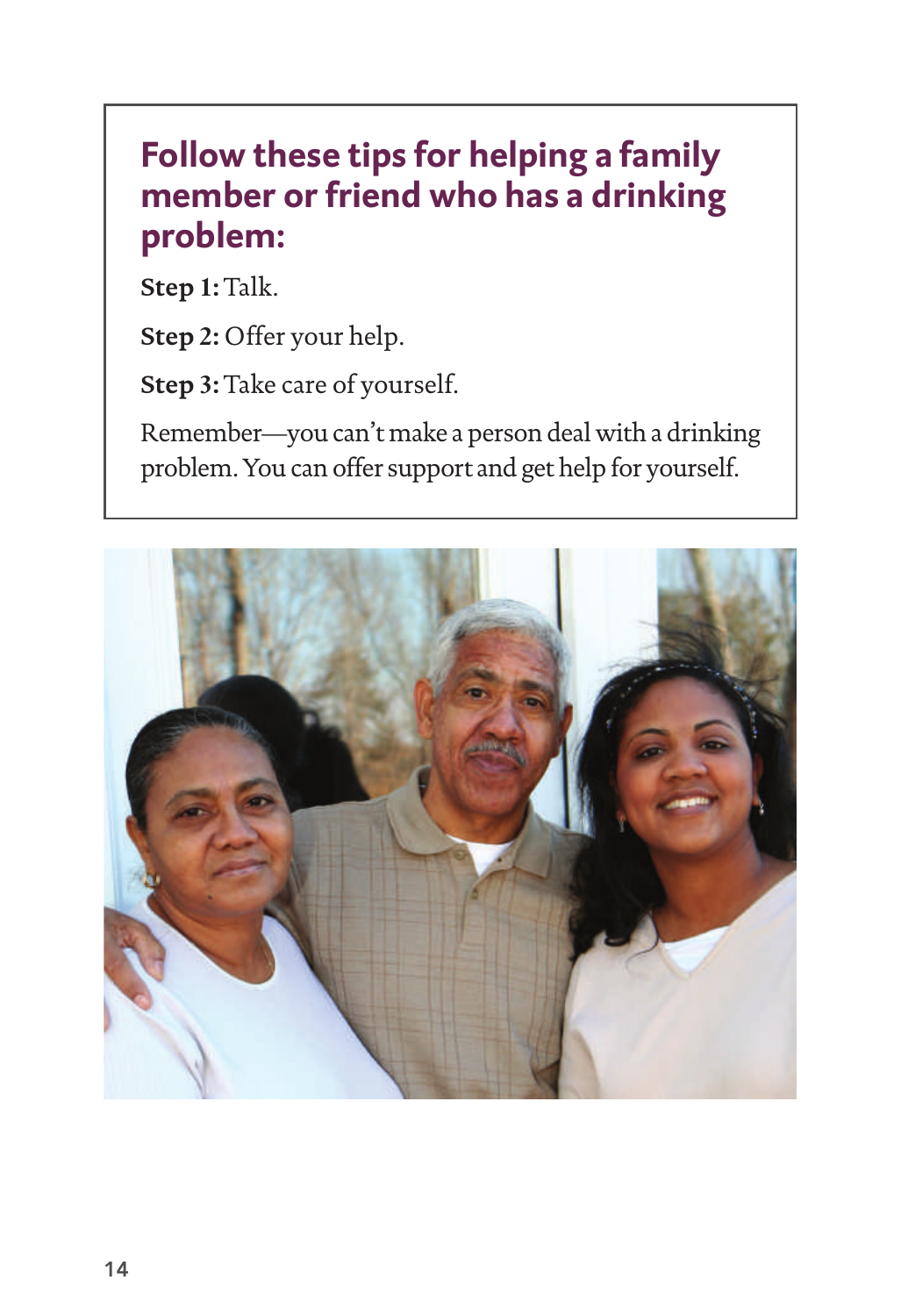## **We did it—so can you!**

You can make changes in your drinking habits even if you are an older adult. Here are some stories about people who are like you. Each one has made changes in his or her drinking.

### **Sober for** 4 **years and going strong**

"I drank heavily from the time I was 22 until I was 69. I never thought I would be able to quit. But I did. It wasn't easy. I had a lot of help. I still take it a day at a time. It's been 4 years and so far, so good."

## **Found activities I enjoy**

"After I retired, I was bored. I suppose I drank to pass the time. My wife urged me to join her at the senior center. A group of us plays cards a few times a week. Having fun replaced drinking, and I don't even miss it."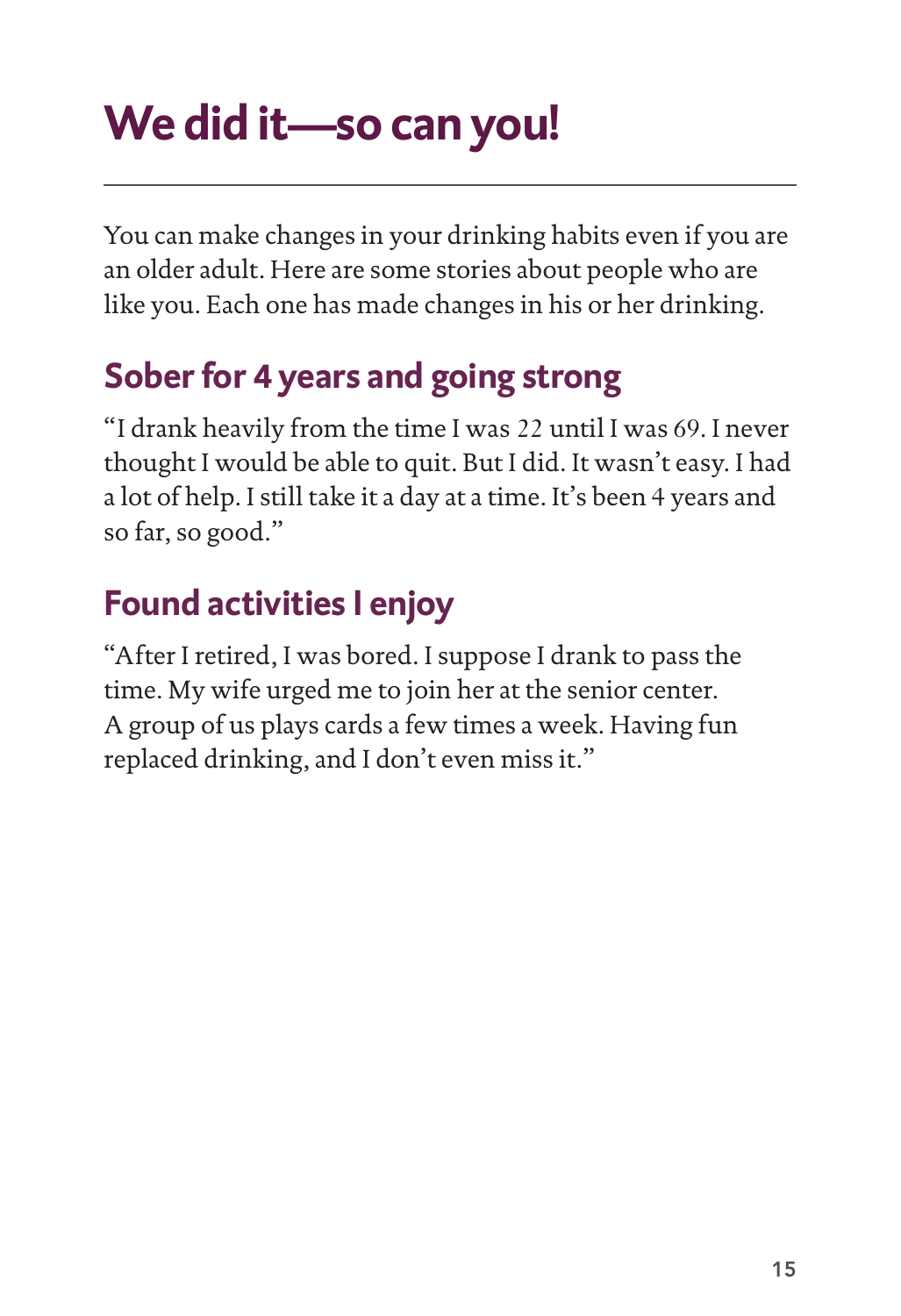## **No drinking with medicines**

"My doctor said now that I'm taking all these medicines, I shouldn't drink at all. Having a few cocktails each night could cause even bigger health problems. I decided that the drinking wasn't worth it."

Cutting back or quitting can be hard. But, you have probably done other hard things in your life. You can do this, too.

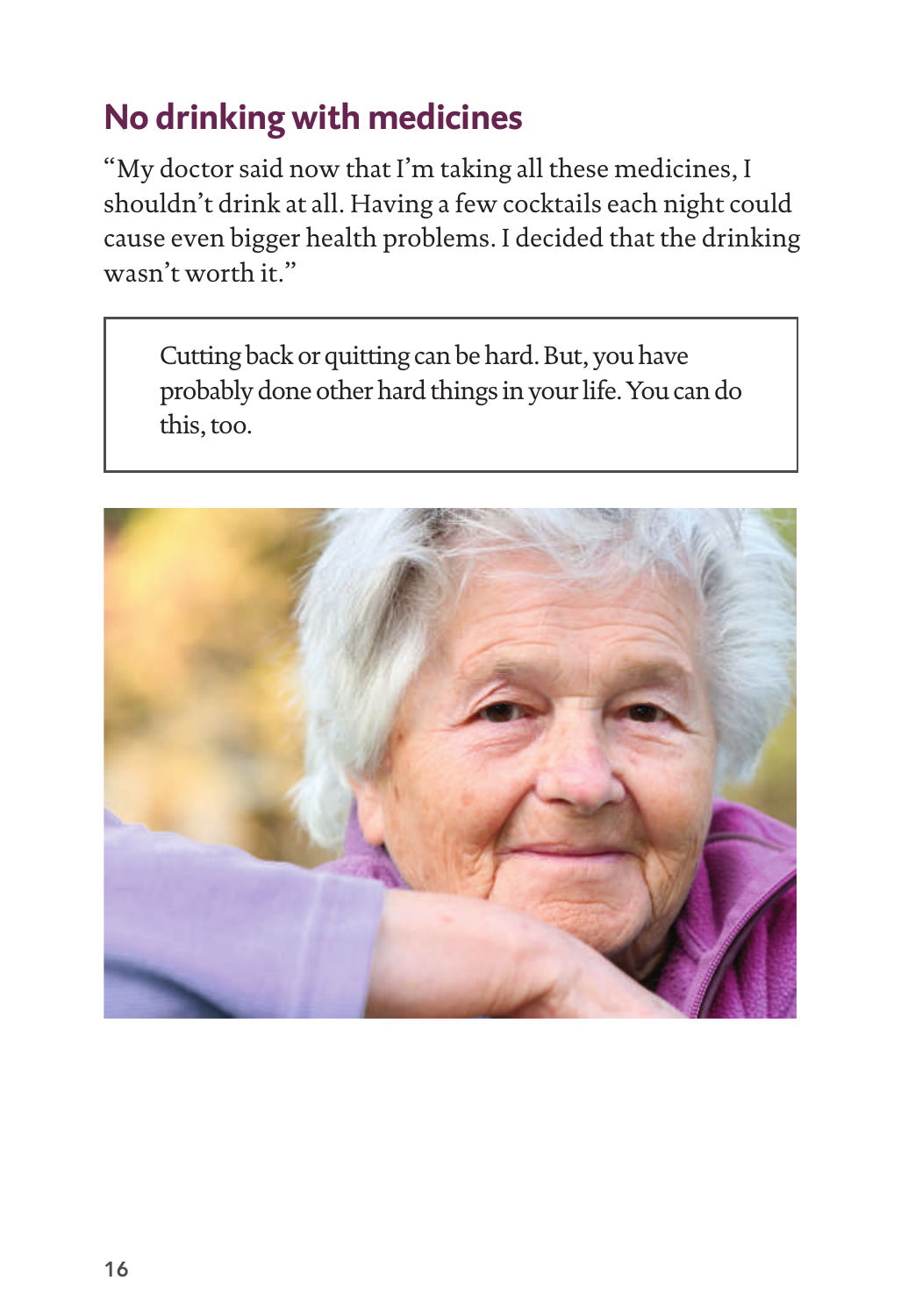## **For more information**

### **To learn more about drinking problems:**

#### **National Institute on Alcohol Abuse and Alcoholism**

1-888-696-4222 (toll-free) niaaaweb-r@exchange.nih.gov www.niaaa.nih.gov

#### **To find out how to get help:**

#### **Adult Children of Alcoholics World Service Organization**

1-310-534-1815 www.adultchildren.org

#### **Alcoholics Anonymous**

1-212-870-3400 www.aa.org

#### **Al-Anon**

Family Groups Meeting Information Line: 1-888-425-2666 (toll-free) Main Number: 1-757-563-1600 wso@al-anon.org www.al-anon.org

#### **Eldercare Locator** 1-800-677-1116 (toll-free)

www.eldercare.gov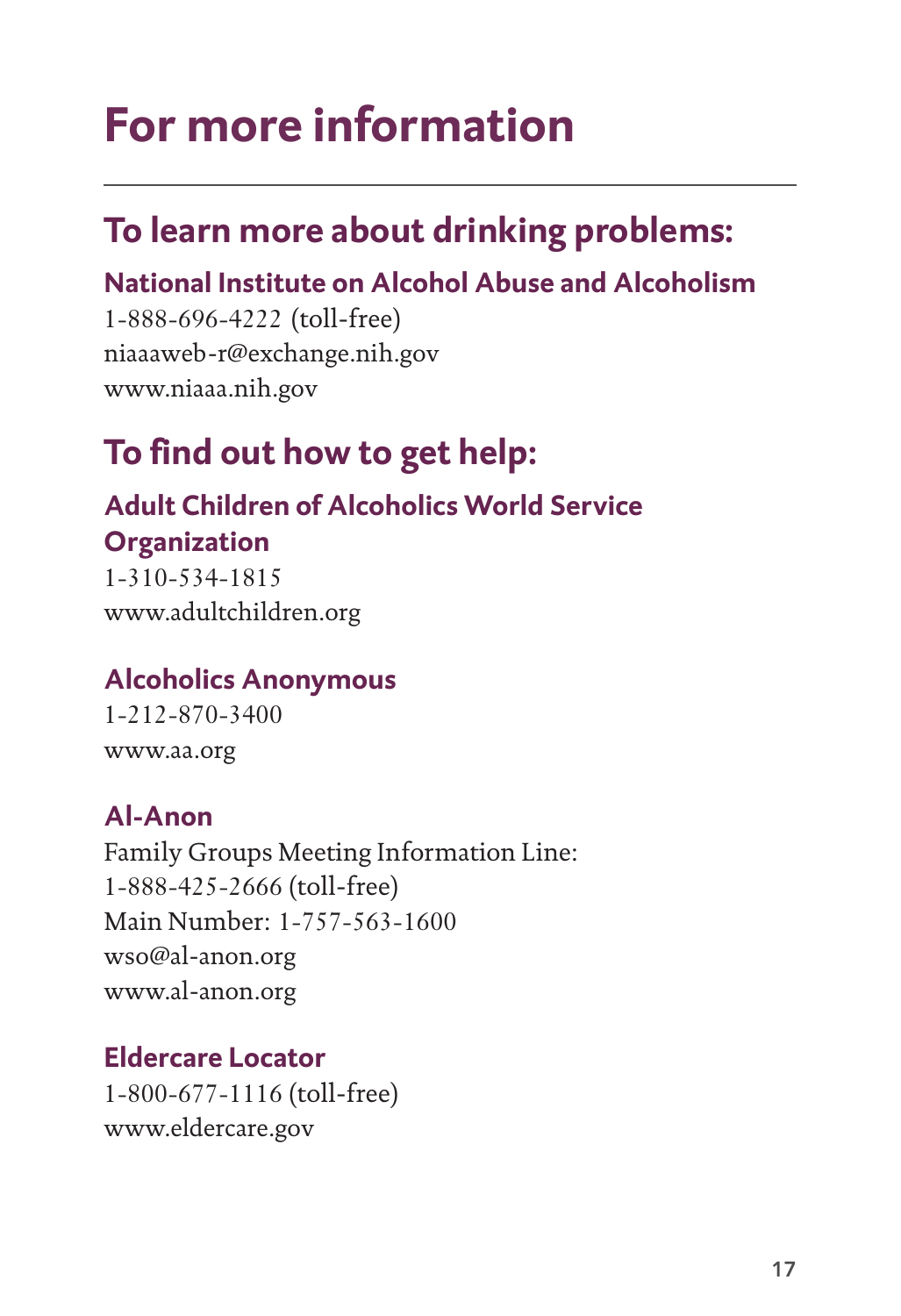#### **Substance Abuse and Mental Health Services Administration**

1-800-662-HELP (4357) (toll-free) 1-800-487-4889 (TTY/toll-free) samhsainfo@samhsa.hhs.gov www.samhsa.gov

## **To learn more about health and aging:**

#### **National Institute on Aging Information Center**

1-800-222-2225 (toll-free) 1-800-222-4225 (TTY/toll-free) niaic@nia.nih.gov www.nia.nih.gov

Visit **www.nia.nih.gov/health** to find more health and aging information from NIA and subscribe to email alerts. Visit **https://order.nia.nih.gov** to order free print publications.